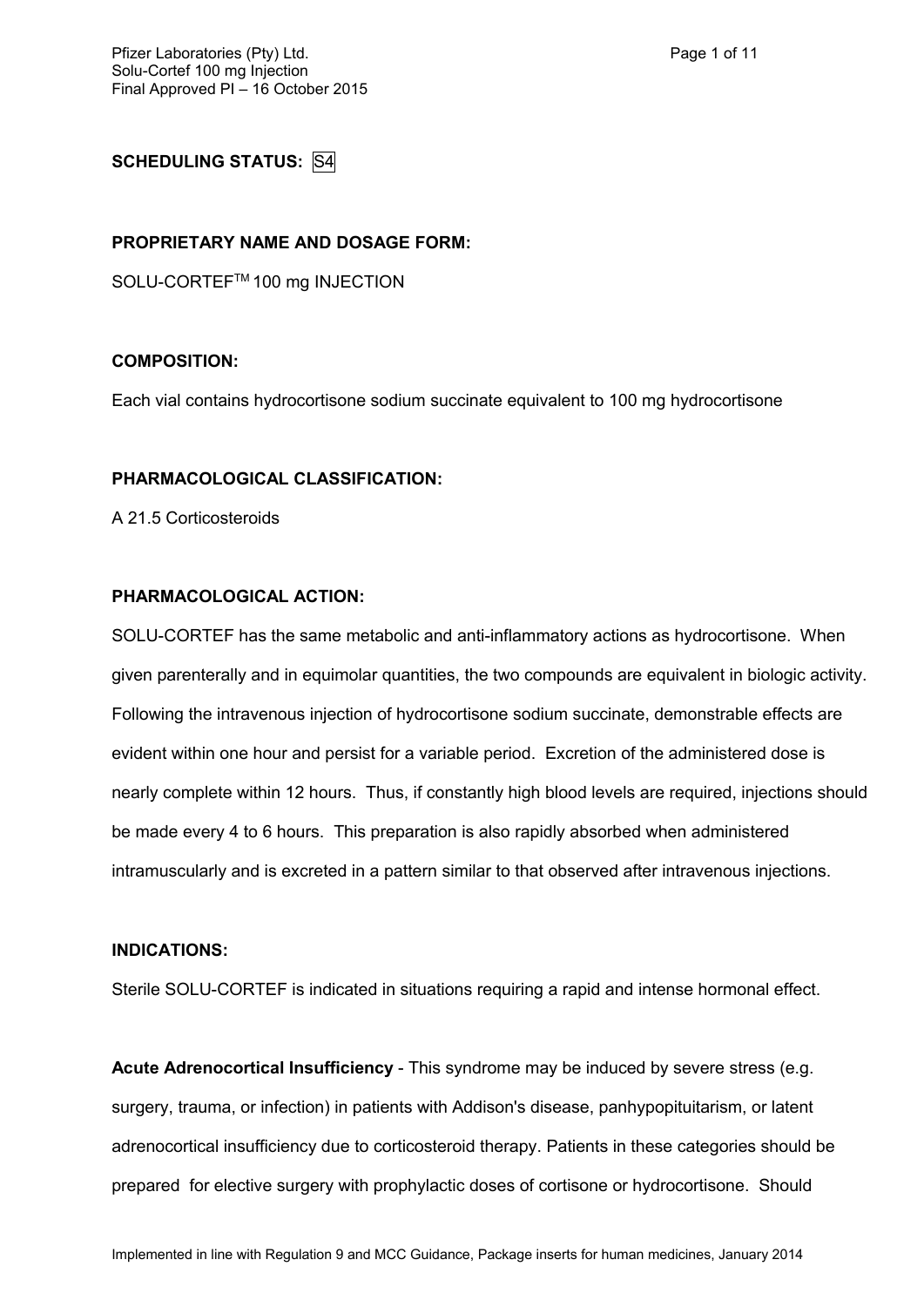#### Pfizer Laboratories (Pty) Ltd. Page 2 of 11 Solu-Cortef 100 mg Injection Final Approved PI – 16 October 2015

evidence of adrenal insufficiency develop despite preparation, SOLU-CORTEF should be administered promptly to support the patient. Cases in this group which require emergency surgery that does not permit prophylactic preparation with steroids should receive this product intravenously before the operative procedure and at the same time be started on intramuscular cortisone or hydrocortisone. The latter should be continued for an appropriate interval into the post-operative period.

**Bilateral Adrenalectomy** - Patients who are to undergo this procedure should be prepared with intramuscular injections of cortisone and hydrocortisone before surgery. Hydrocortisone sodium succinate should be given intravenously immediately prior to the operation and at appropriate intervals to support the patient through the period of maximum stress. Steroid dosage should be tapered following the procedure and the patient eventually transferred to oral replacement therapy.

**Severe Shock** - In severe shock adjunctive use of intravenous SOLU-CORTEF may aid in achieving haemodynamic restoration. Corticoid therapy should not replace standard methods of combating shock, but present evidence indicates that concurrent use of large doses of corticoids with other measures may improve survival rates.

**Acute Hypersensitivity Reactions** - In status asthmaticus, and allergic drug anaphylactic reactions, epinephrine or other vasopressor substances should be given before or along with hydrocortisone sodium succinate.

**Overwhelming Infections with Severe Toxicity** - In patients moribund from overwhelming infections for which specific antibiotic therapy is available, intensive SOLU-CORTEF therapy may permit survival until the antibiotic has time to take effect. Necessary procedures for the establishment of a bacterial diagnosis should be carried out and intensive antibiotic treatment begun on the basis of the proven or probable etiology before steroid therapy is started. In the presence of infection, this product should be administered for the shortest time compatible with adequate clinical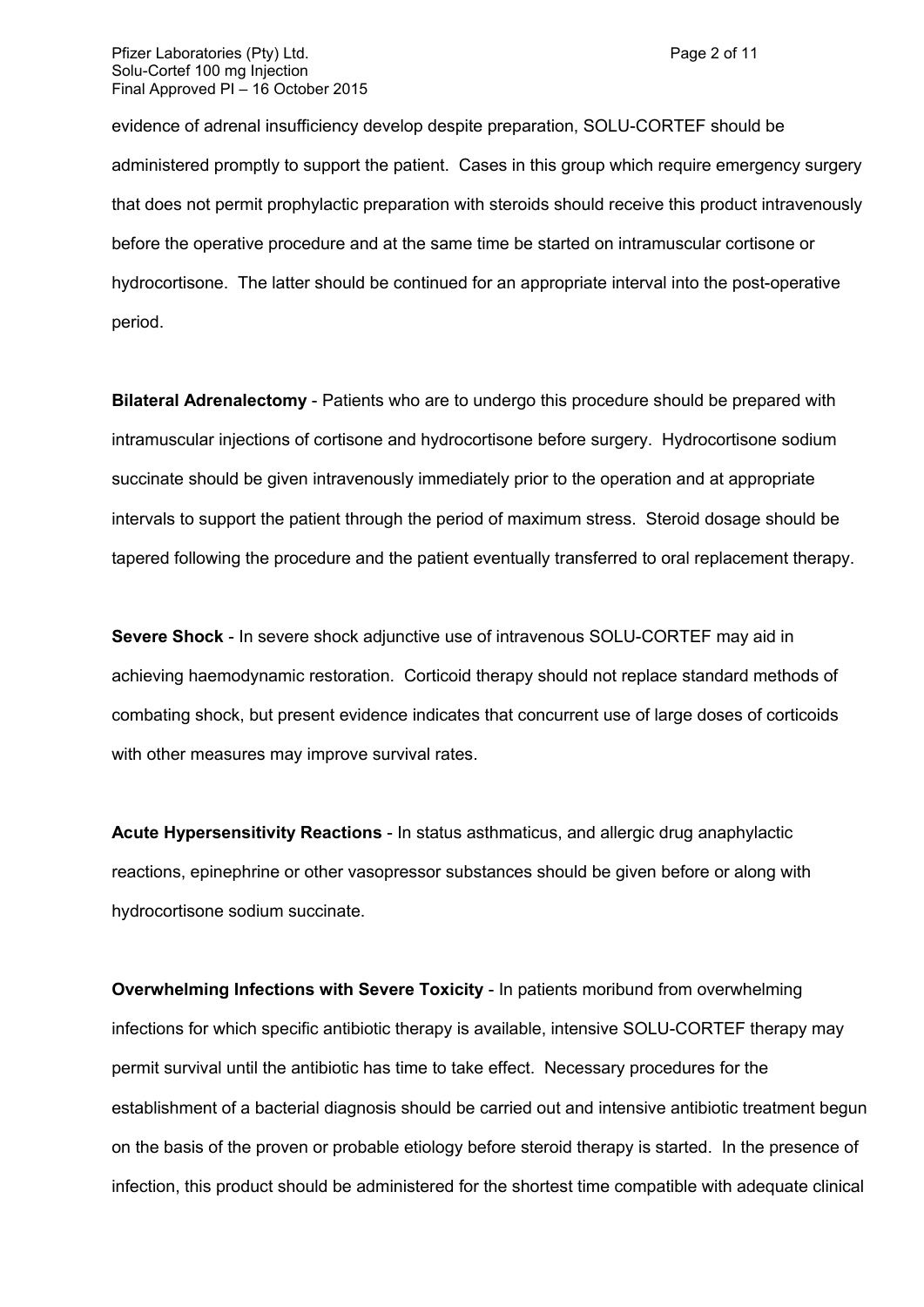response and must be discontinued before the antibiotics by at least 3 days. In the case of surgical infections, definitive surgical therapy should be scheduled as promptly as the patient's condition permits. Clinical improvement resulting from steroid therapy must not be cause to defer surgical treatment.

**Systemic Lupus Erythematosus in Relapse** - In this condition intravenous administration of SOLU-CORTEF is of value in initiating therapy. Oral therapy with appropriate doses of adrenal steroids should be employed as soon as clinical improvement occurs.

**Aspiration Pneumonitis** - Intravenous administration of hydrocortisone has been found to be beneficial in the management of pneumonitis produced by aspiration of vomitus. The beneficial effect appears to be due to inhibition of the inflammatory response to chemical irritation.

Aspiration of vomitus usually occurs during inhalation anaesthesia. Obstetrical patients appear to be particularly liable. Such aspiration may be followed by the development of a clinical syndrome (Mendelson's syndrome) within two to five hours, consisting of cyanosis, dyspnoea, tachycardia and shock. Physical signs may include those due to shock and those due to pulmonary oedema and bronchoconstriction. X-ray of the chest may show soft patchy areas of consolidation throughout the lung fields. Deterioration of the patient's condition with a fatal termination may occur rapidly.

Treatment consists of the immediate institution of all measures necessary to oxygenate the patient and clear the airway. These include discontinuance of the general anaesthetic, aspiration of vomitus from the pharynx and larynx, clearance of the larynx and bronchial tree under direct laryngoscopy and bronchoscopy, and positioning of the patient to minimise the possibility of further aspiration. SOLU-CORTEF 100 mg should be given immediately and repeated every six to eight hours for two or three days or until the chest is clear. The same dosage may be employed in children. Intravenous administration of the initial dose is recommended. If desired, subsequent doses may be given by intravenous infusion or intramuscularly. Full doses of a broad range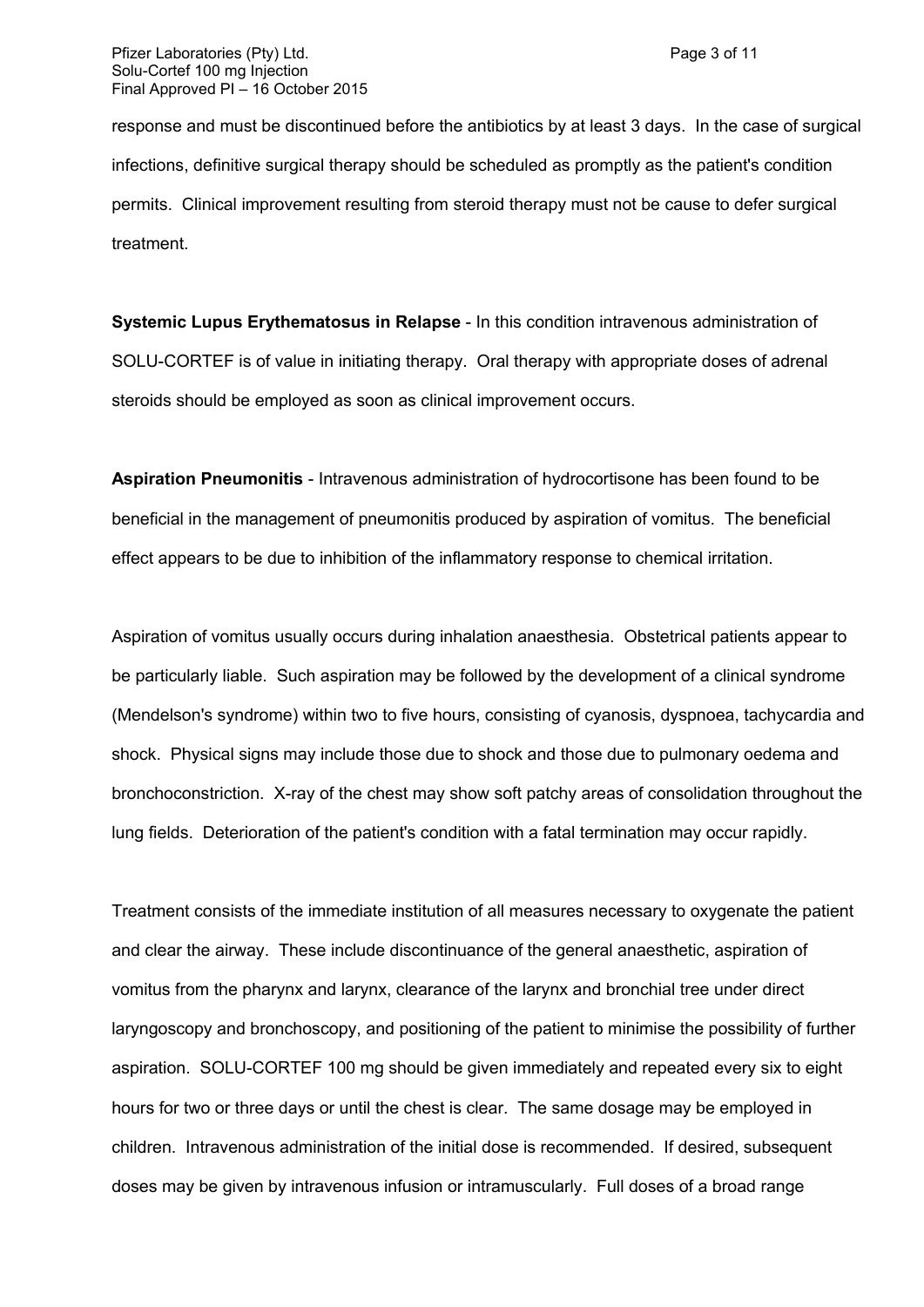antibiotic or combination of antibiotics should be given to prevent the development of secondary infection.

If brochoconstriction is prominent, intravenous administration of a brochodilator drug (aminophylline, isoproterenol) may be beneficial. Expectorant cough mixtures may aid in the removal of bronchial secretions.

### **CONTRAINDICATIONS:**

Except when used for short-term or emergency therapy as in acute sensitivity reactions, SOLU-CORTEF, like any corticoid, is usually considered to be absolutely contraindicated in patients with herpes simplex keratitis, acute psychoses, and in patients with latent, healed or active tuberculosis. However, concurrent administration of corticoids with antituberculous agents may be life-saving in certain cases of pulmonary or meningeal tuberculosis. Corticosteroids should not be given unless the tubercle bacilli have been shown to be sensitive to the antituberculous agents being employed. The following conditions are considered to be relative contraindications: active or latent peptic ulcer, Cushing's syndrome, diverticulitis, fresh intestinal anastomoses, osteoporosis, renal insufficiency, thromboembolic tendencies, psychotic tendencies, diabetes mellitus, hypertension, local or systemic infections including vaccinia and varicella, as well as fungal diseases and other exanthematous diseases.

Pregnancy is a relative contraindication to corticoid therapy particularly during the first trimester because of the observation of foetal abnormalities in experimental animals. If it is necessary to give corticosteroids during pregnancy, the newborn infant should be observed closely for signs of hypoadrenalism and appropriate therapy instituted if such signs are present.

If corticoids are employed in the above conditions the risks should be weighed against possible benefits.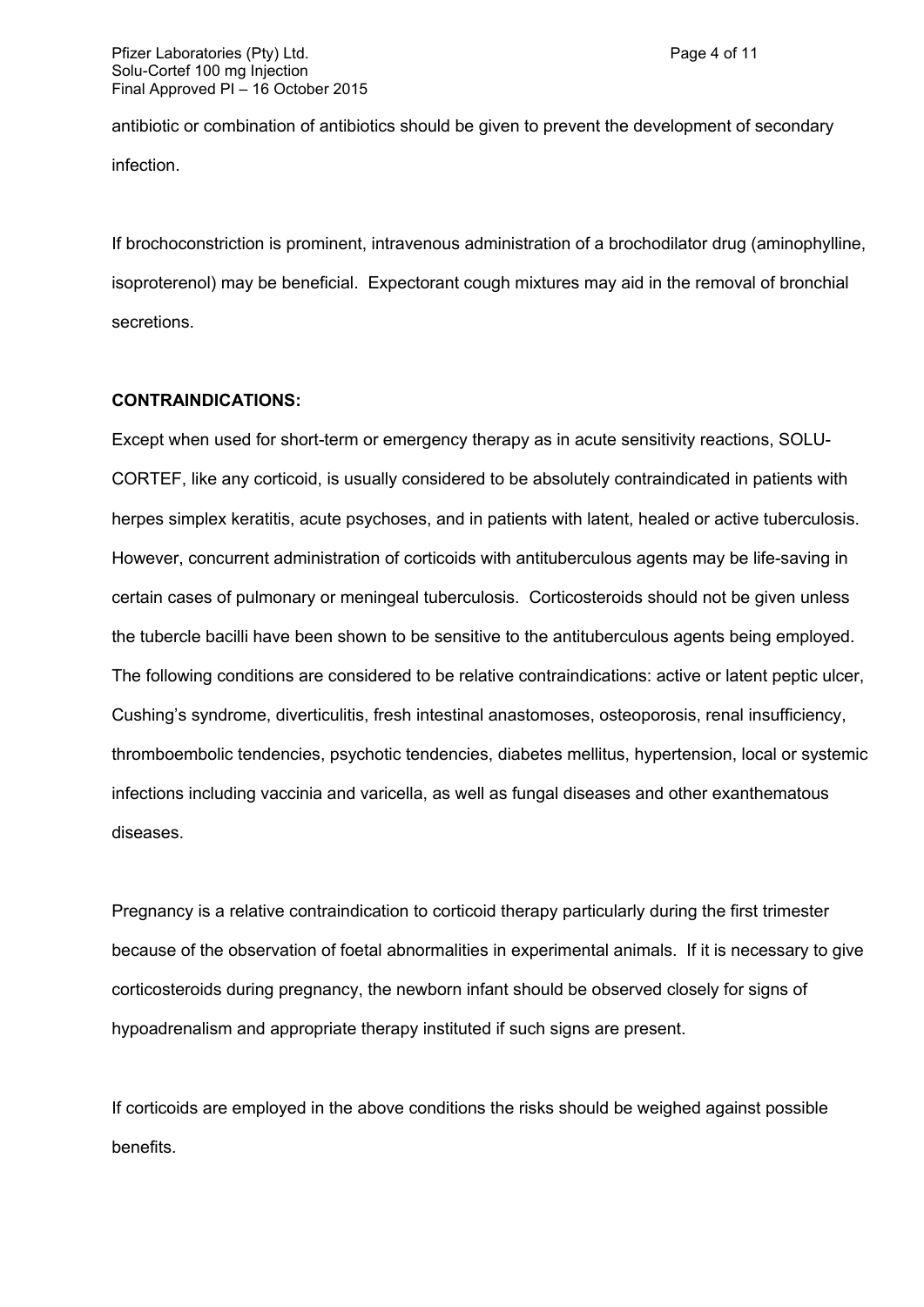#### **WARNINGS and SPECIAL PRECAUTIONS:**

SOLU-CORTEF should be given only with full knowledge of the characteristic activity of, and the varied responses to, adrenocortical hormones.

Because of its inhibitory effect on fibroplasia, hydrocortisone may mask the signs of infection and enhance dissemination of the infecting organism. Hence, all patients receiving hydrocortisone should be observed for evidence of intercurrent infection. Should infection occur, it must be brought under control by use of appropriate antibacterial measures.

If possible, abrupt cessation of corticosteroid therapy should be avoided because of the danger of superimposed adrenocorticoid insufficiency on the infectious process.

Prolonged hormone therapy usually causes a reduction in the activity and size of the adrenal cortex. Relative adrenocortical insufficiency upon discontinuation of therapy may be avoided by gradual reduction of dosage. However, a potentially critical degree of insufficiency may persist asymptomatically for some time even after gradual discontinuation of adrenocortical steroids. Therefore, if a patient is subjected to significant stress, such as surgery, trauma or severe illness while being treated or within one year (occasionally up to two years) after treatment has been terminated, hormone therapy should be augmented or reinstituted and continued for the duration of stress and immediately following it. Since mineralocorticoid secretion may be impaired, salt and/or desoxycorticosterone should be administered conjunctively. It is preferable to use a soluble hormone preparation in the immediate pre-operative and post-operative periods.

While a retardant effect on wound healing is seldom encountered, except in high doses, it should be a matter of consideration when SOLU-CORTEF is administered in conjunction with surgery.

Average and large doses of corticosteroids can cause elevation of blood pressure, salt and water retention and increased potassium and calcium excretion. Dietary salt restriction and potassium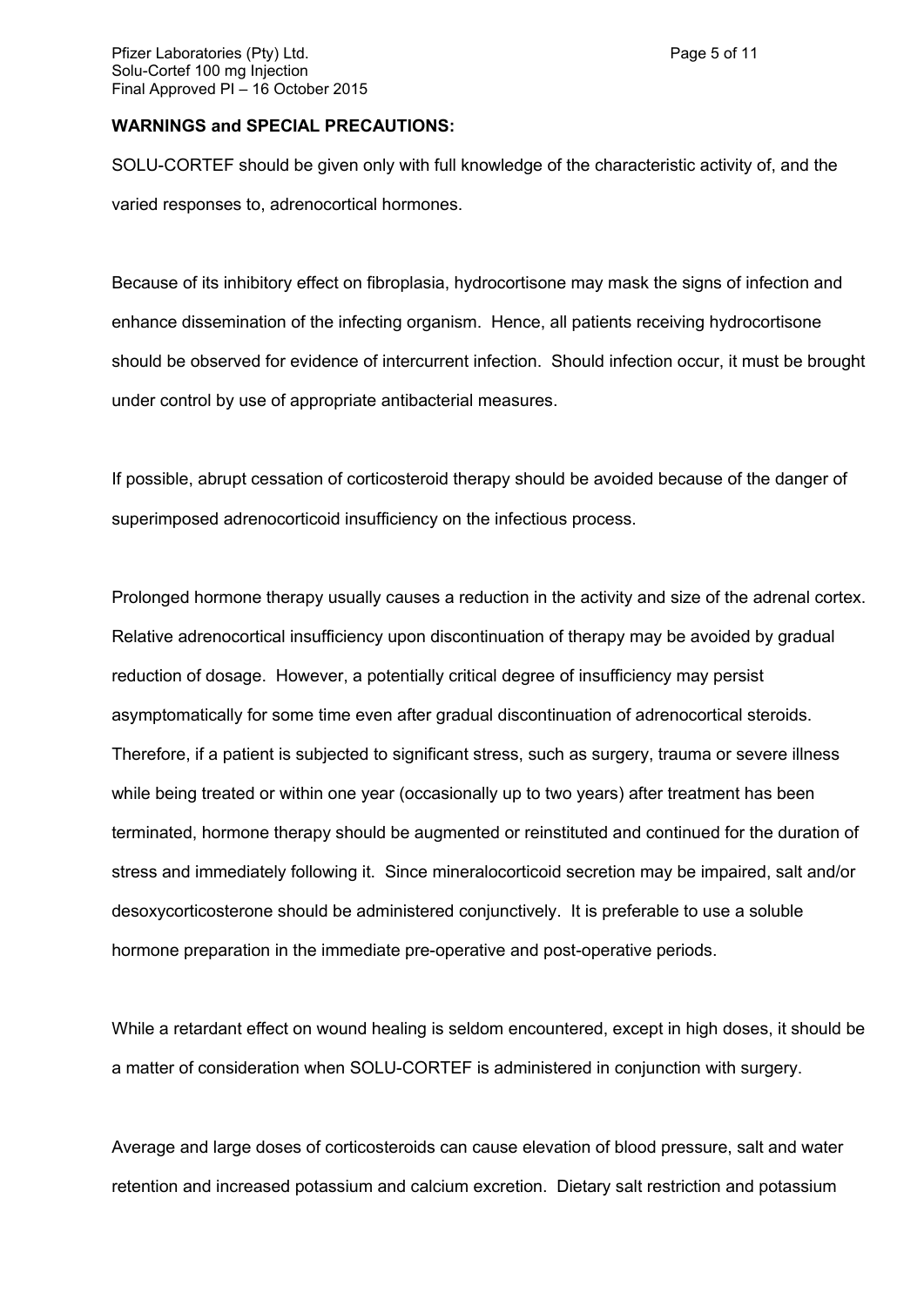supplementation may be necessary. Like other glucocorticoids, hydrocortisone may aggravate diabetes mellitus so that higher insulin dosage may become necessary or manifestation of latent diabetes mellitus may be precipitated. The use of steroids in myasthenia gravis may aggravate myasthenic symptoms and should therefore be given with proper precautions.

Weakness of voluntary musculature has been reported following systemic administration of any of the anti-inflammatory steroids. In some instances this has been attributed to hypopotassemia. This effect should be kept in mind and periodic determinations of serum potassium performed in patients receiving any corticoid for prolonged periods. Current investigators indicate that weakness of the voluntary musculature in patients receiving corticoids may occur in the presence of normal serum potassium levels and may be due to a disturbance in muscle metabolism. Patients who developed severe myopathy received corticoids in substantial doses for prolonged periods.

Presently available data indicate that severe myopathy, complicating steroid therapy, occurs more frequently in those patients receiving steroids containing the 9-alpha-fluorinated configuration. In some instances improvement in steroid-induced myopathy has been noted following withdrawal of the fluorinated steroid and institution of therapy with cortisone, hydrocortisone or prednisteroid.

Retardation of linear growth has been noted in children receiving corticoids for 6 months or longer, the retardation being roughly proportional to the dose. Following cessation of therapy, the growth rate may be accelerated. For this reason, the growth of children receiving prolonged steroid therapy should be observed carefully. If growth is retarded, the dose should be reduced sufficiently to permit recovery before epiphyseal closure. Anaphylactic and other reactions have occasionally been reported following parenteral SOLU-CORTEF therapy. Physicians using the drug should be prepared to deal with such a possibility.

Since spontaneous remission of some diseases, such as rheumatoid arthritis, may occur during pregnancy, every effort should be made to avoid hormone treatment in pregnancy.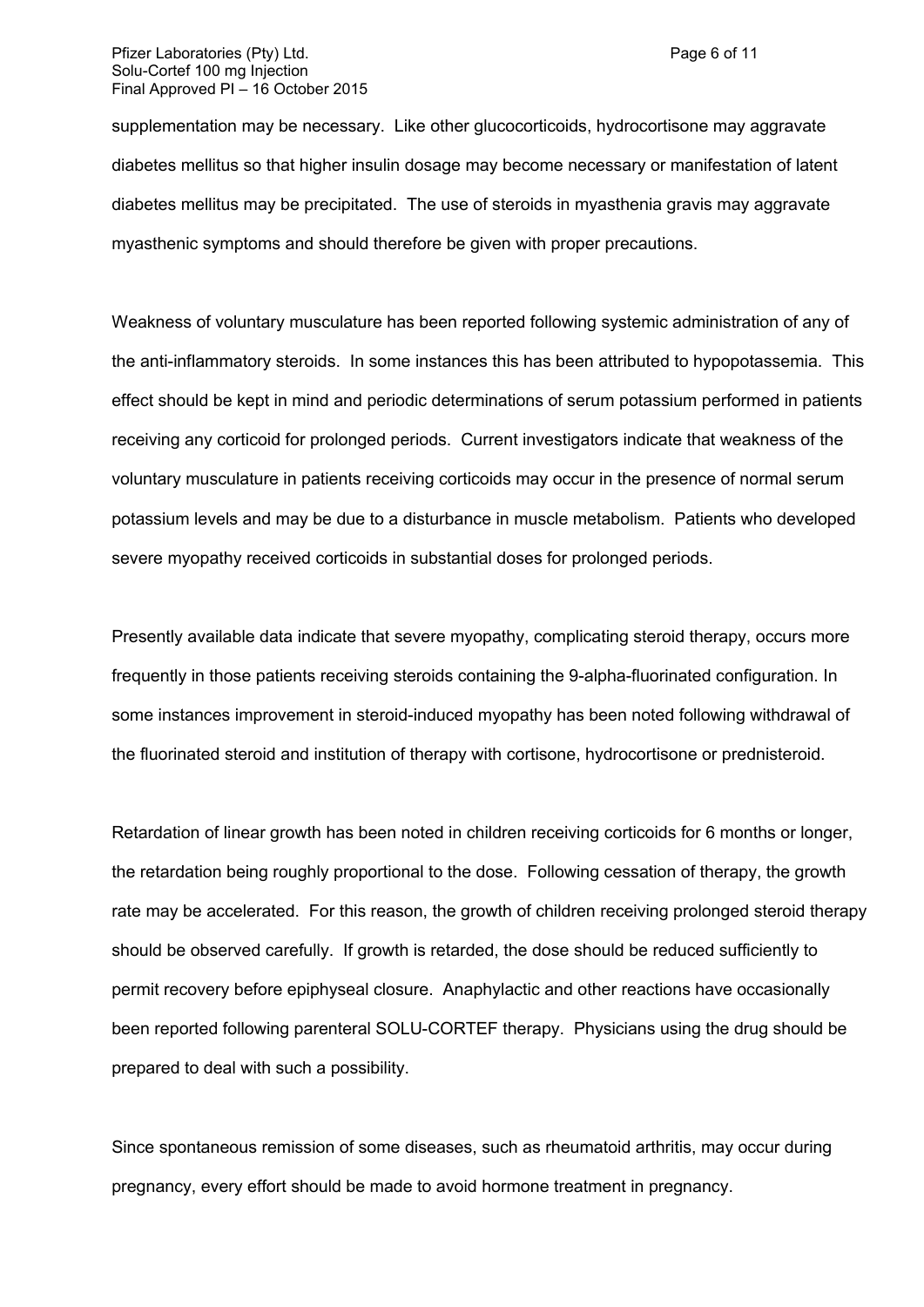Long-term adrenocorticoid therapy may evoke a rise in hyperacidity or peptic ulcer, therefore, as a prophylactic measure, an ulcer regimen and the administration of an antacid are highly recommended. X-rays should be taken in peptic ulcer patients complaining of gastric distress, and whether or not changes are noted, an ulcer regimen is recommended.

Injection into the deltoid muscle should be avoided because of a high incidence of subcutaneous atrophy.

Continued supervision of the patient after cessation of hydrocortisone sodium succinate therapy is essential, since there may be a sudden re-appearance of severe manifestations of the disease for which the patient was treated.

# **DOSAGE AND DIRECTIONS FOR USE:**

The preparation may be administered by intravenous injection, by intravenous infusion, or by intramuscular injection. The preferred method for initial emergency use being intravenous injection. Following the initial period, consideration should be given to employing a longer acting injectable preparation or an oral preparation.

In treating severe shock, there is a tendency in current medical practice to use massive (pharmacologic) doses of corticosteroids. The following are SOLU-CORTEF doses suggested by various authors: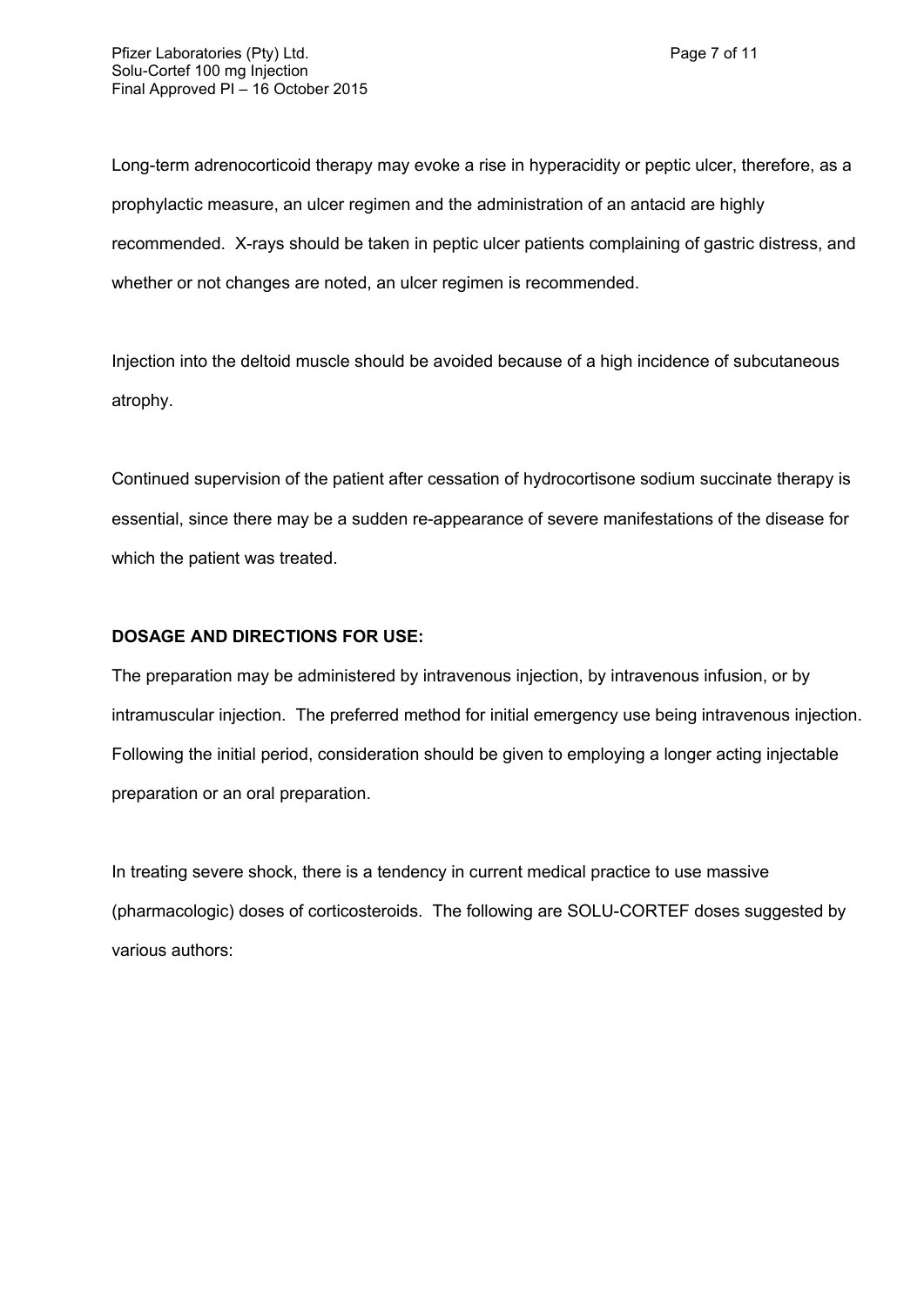| <b>AUTHOR</b>  | <b>DOSE</b> | <b>REPEAT</b>                |
|----------------|-------------|------------------------------|
|                |             |                              |
| Melby          | $0,5$ gram  | Every 4 to 6 hours           |
| Oaks           | 1-2 grams   | Every 2 to 6 hours           |
| <b>Melnick</b> | 1 gram      | 50 mg/kg every 24 hours      |
| Wilson         | 50 mg/kg    | 50 mg/kg every 24 hours      |
| Dietzman       | 50 mg/kg    | Within four hours if needed. |
|                |             |                              |
|                |             |                              |

Therapy is initiated by administering SOLU-CORTEF intravenously over a period of one to several minutes. In general, high dose corticosteroid therapy should be continued only until the patient's condition has stabilized - usually not beyond 48 to 72 hours. Although adverse effects associated with high dose, short-term corticoid therapy are uncommon, peptic ulceration may occur. Prophylactic antacid therapy may be indicated.

When massive hydrocortisone therapy must be continued beyond 48-72 hours, hypernatremia may occur. Under such circumstances it may be desirable to replace SOLU-CORTEF with a corticoid such as methylprednisolone sodium succinate which causes little or no sodium retention.

In other situations in which adequate preparations with intramuscularly administered cortisone or hydrocortisone cannot be accomplished, the initial dose is 100 mg to 500 mg, depending on the severity of the condition, administered by intravenous injection over a period of at least 30 seconds.

This dose may be repeated at intervals of 1, 3, 6 and 10 hours, as indicated by the patient's response and clinical condition. While the dose may be reduced for infants and children, it is governed more by the severity of the condition and response of the patient, than by age or body mass, but should not be less than 25 mg daily.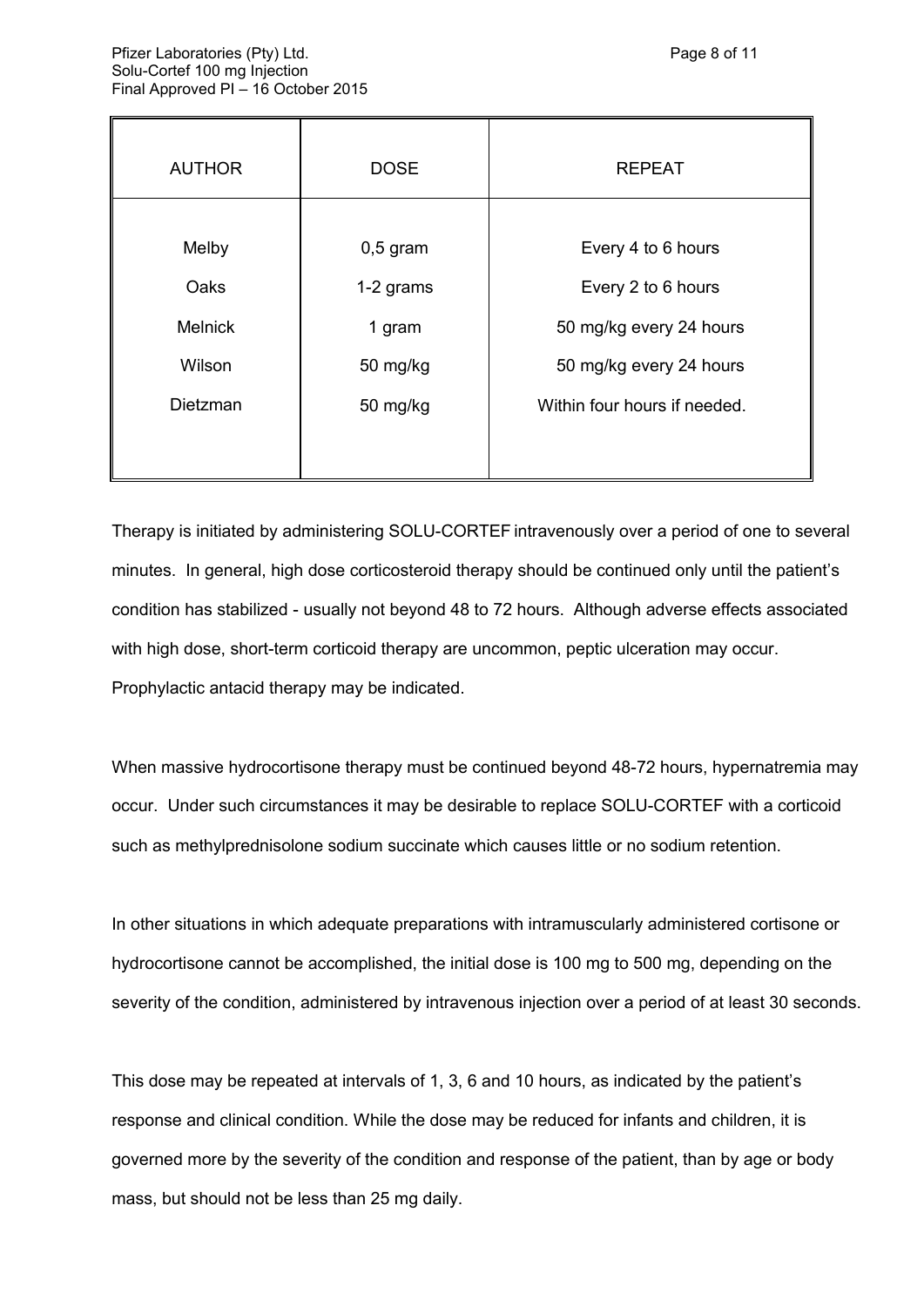Patients subjected to severe stress following corticosteroid therapy should be observed closely for signs and symptoms of adrenocortical insufficiency.

Corticoid therapy is an adjunct to, and not a replacement for, conventional therapy.

## **Preparation of solutions:**

**For intravenous or intramuscular injection**, prepare the solution by aseptically adding not more than 2 ml of Bacteriostatic Water for Injection or Bacteriostatic Sodium Chloride Injection to the contents of one vial.

**For intravenous infusion**, first prepare solution by adding not more than 2 ml of Bacteriostatic Water for Injection to the vial. This solution may then be added to 100 ml to 1000 ml of the following: 5 % dextrose in water (or isotonic saline solution or 5 % dextrose in isotonic saline solution if patient is not on sodium restriction).

### **SIDE EFFECTS:**

Adverse reactions associated with use of corticoids include: Cushing's syndrome, moon facies, supraclavicular fat pads, hirsutism, striae and acne, relative adrenocortical insufficiency particularly in time of stress due to trauma, surgery or severe illness, protein catabolism with negative nitrogen balance, electrolyte imbalance, alteration of glucose metabolism with aggravation of diabetes mellitus including hyperglycaemia and glycosuria; osteoporosis reversible only with difficulty; spontaneous fractures; aseptic necrosis of the hip and humerus; activation and complication of peptic ulcer including perforation and haemorrhage; aggravation or masking of infection; increased blood pressure; convulsions; petechiae and purpura; menstrual irregularities including amenorrhoea, spotting or prolonged bleeding; insomnia; psychic disturbances especially abnormal euphoria; nervousness; posterior subcapsular cataracts occasionally requiring extraction; increased intraocular tension; increased intracranial pressure with papilloedema (pseudotumor cerebri);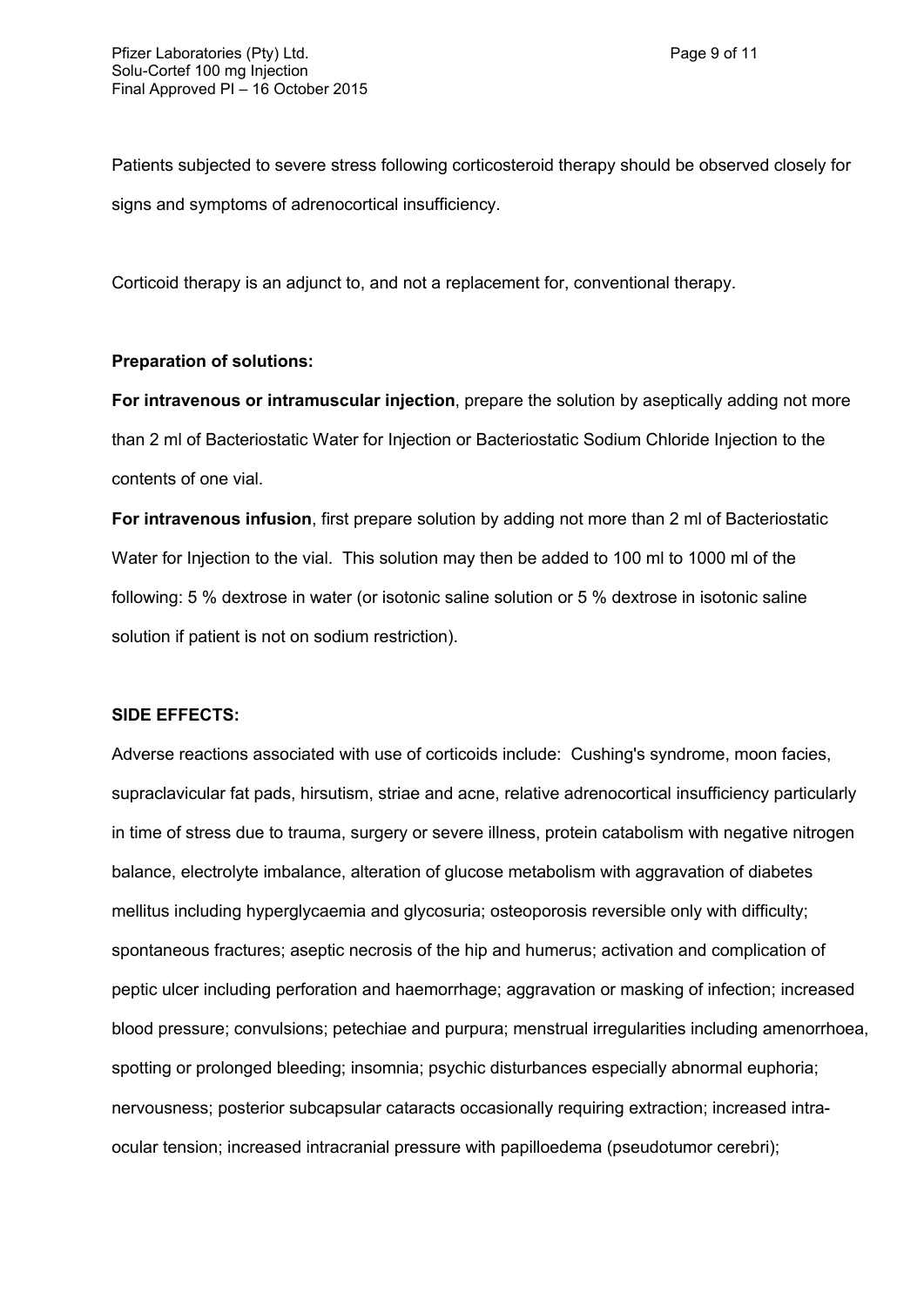Pfizer Laboratories (Pty) Ltd. Page 10 of 11 Solu-Cortef 100 mg Injection Final Approved PI – 16 October 2015

pancreatitis; necrotizing angiitis; suppression of growth in children; facial erythema; ulcerative oesophagitis; sweating; vertigo; weakness; myopathy; headache; exophthalmos.

Subcutaneous and cutaneous atrophy; post injection flare, sterile abscess, hyper- and

hypopigmentation have been associated with injected corticoids.

When adverse reactions occur, they are usually reversible and disappear when the hormone is discontinued.

## **KNOWN SYMPTOMS OF OVERDOSAGE AND PARTICULARS OF ITS TREATMENT:**

Treatment should be symptomatic and supportive.

### **IDENTIFICATION:**

White to off-white powder or caked powder.

### **PRESENTATION:**

100 mg vial

## **STORAGE INSTRUCTIONS:**

Store unreconstituted product at room temperature (15 ° - 30 °C). While solutions, when reconstituted as directed, are relatively stable at room temperature (15 °- 30 °C) and below, if protected from light, unused solutions prepared with Bacteriostatic Water for Injection or Bacteriostatic Sodium Chloride injections, should be discarded after 3 days. Keep out of reach of children.

## **REFERENCE NUMBER:**

G2957 (Act 101/1965)